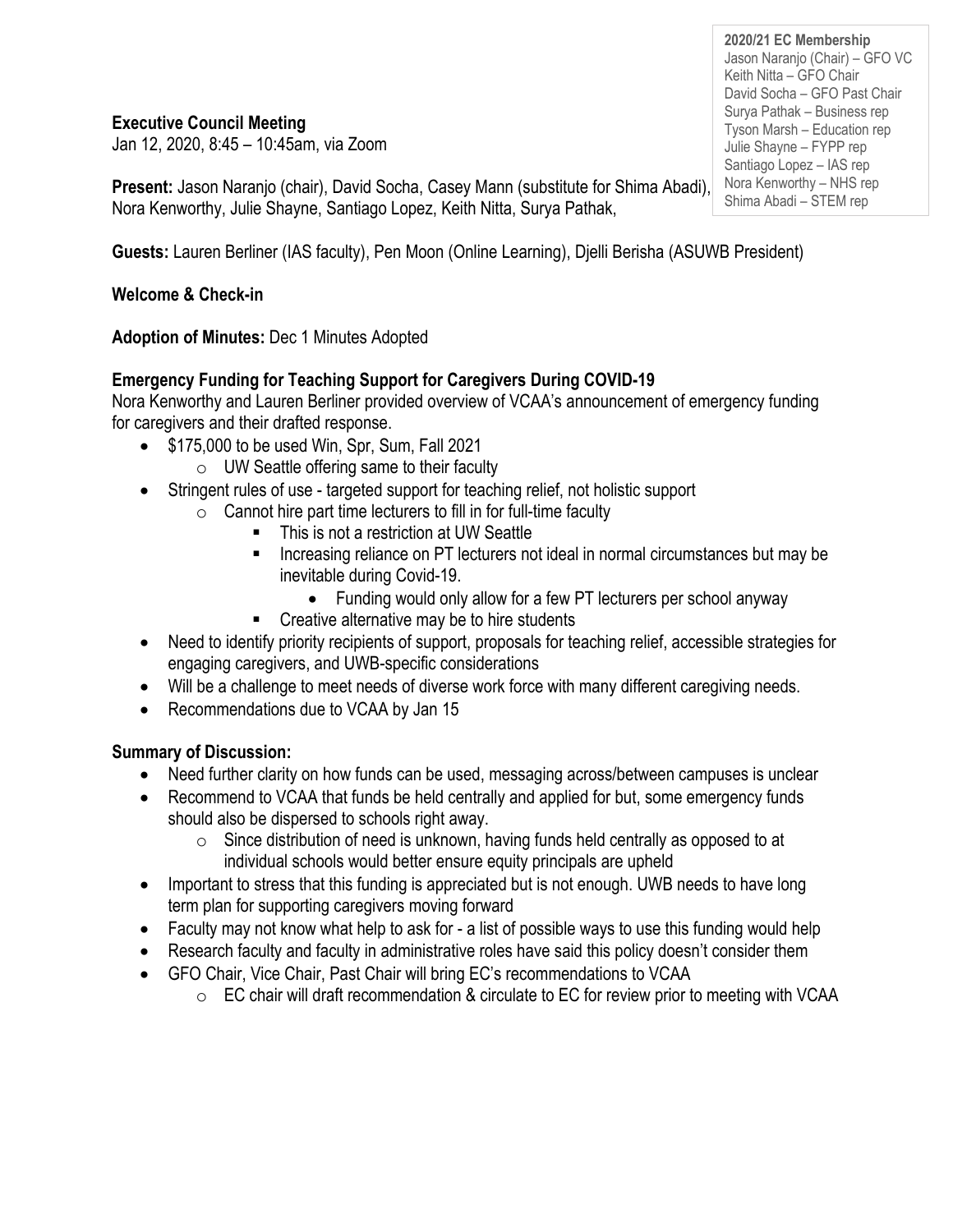# **Discussion & Planning for Online Proctoring Policy**

Nitta reported that the sub-committee on the online proctoring policy met and drafted a revised version of the policy reflecting EC's suggestions to remove language around blanket exemption and around CCASC reviewing petitions. Next steps; EC reps gather feedback from schools on revised policy, EC vote on policy in Jan 26 meeting, if approved, policy goes to campus-wide vote in early Feb. Faculty will have opportunity to ask questions and provide feedback in Jan 28 GFO meeting.

# **Summary of Discussion**

- Students strongly support proctoring ban
	- $\circ$  Most student's school interactions now limited to instructors, making it especially important for faculty to create environment of safety and trust
- Difficult for some faculty (due to nature of some programs/courses) to alter assessments to make cheating difficult. Proctoring ban puts those faculty in difficult position and could have negative ramifications
- FAQs sheet describing situations considered exemptions (i.e. accreditation) would be helpful
- No research has been done to determine who is using online proctoring at UWB
	- o Only one exemption petition submitted since ban went into effect in Spring 2020
	- o 77 academic misconduct reports in Fall 2020 (increase). None uncovered via online proctoring
		- Chegg.com is a website where students share answers
- Moon shared that the Office of Student Conduct and Tri-campus have suggested:
	- o Increased reporting could be result of increased awareness
	- o Increased burdens due to Covid-19 has increased likelihood of cutting corners (cheating)
	- o Cheating hasn't necessarily become easier
- Academic Integrity campaign coming soon to promote ways to keep integrity in digital learning environment
- EC subcommittee will draft FAQs, reps will gather feedback from their schools, subcommittee will incorporate feedback and draft version for EC vote at Jan 26 EC meeting.

# **Discussion & Planning for the Campus Course Cancelation Policy**

Naranjo reported that the subcommittee on the campus course cancelation policy met and drafted a revised version of the policy based on EC feedback and that he will be meeting with CAD soon to gather feedback.

# **Summary of Discussion:**

- EFCs along with Deans should be involved in discussion as to how/when courses are offered
	- o Faculty should engage in conversations around thinking creatively about supporting or sunsetting classes and how to equitably redistribute that labor
- Campus-wide policy is important to ensure outcomes and processes are documented and transparent - promoting equity and inclusion in decision-making.
- Policy should differentiate between 1<sup>st</sup> instance of course cancelation (no debt incurred) from future course cancellations (debt incurred)
- Policy should specify reasonable lead time for cancellation. Schedulers set schedules year in advance and a lot can happen in a year
- With this policy, EC is aiming to create a process in schools (involving Deans and EFCs) that allows for negotiations to be documented to assure that effort is redistributed equitably and that junior faculty are supported, protected and engaged in the process.